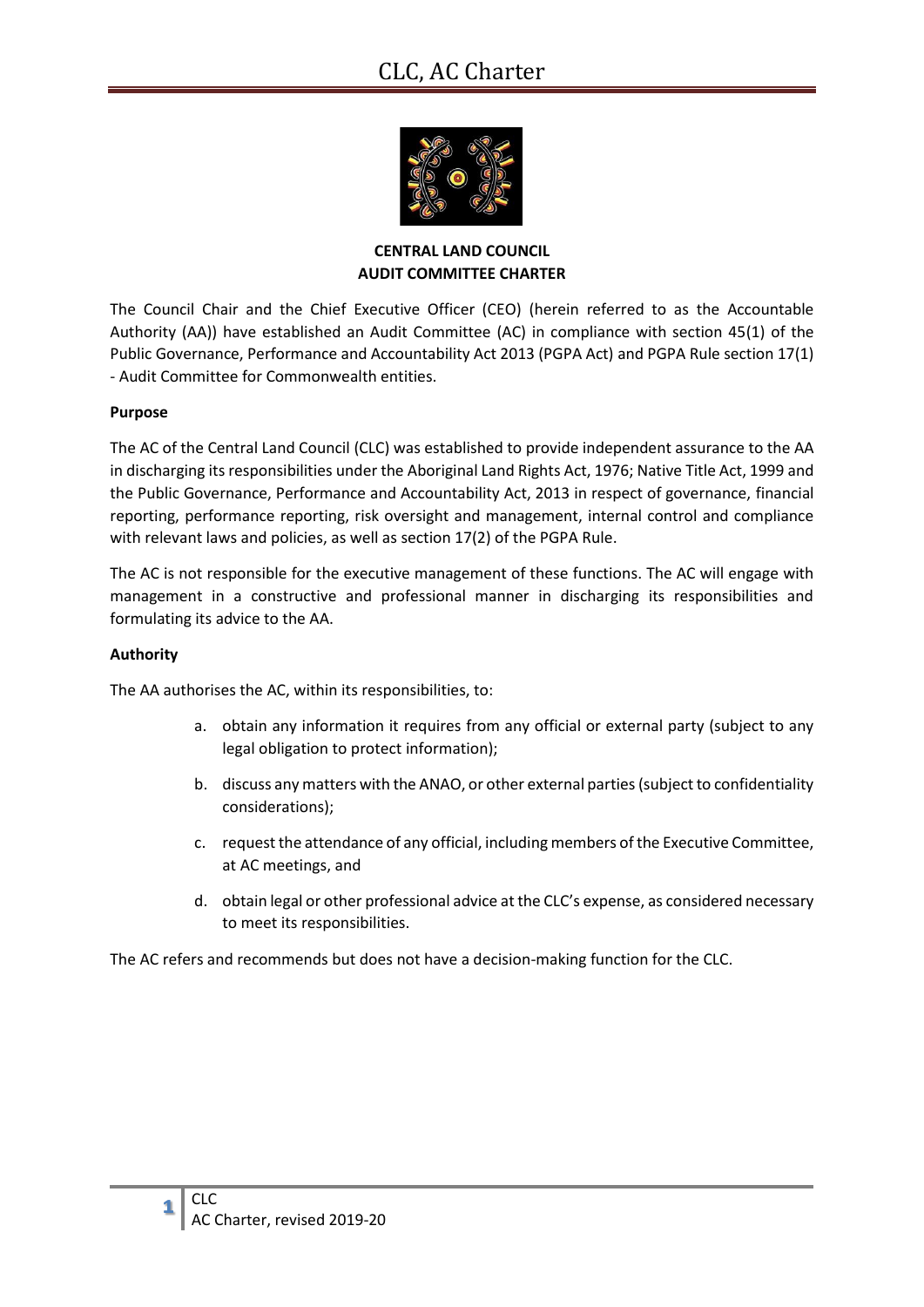# **Membership**

The AC comprises a minimum of three independent members, appointed by the AA. (Four members in 2019-20 financial year)

The AA will appoint the Chair of the AC who shall not be the Chair of the Council.

The Deputy Chair who will act as chair in the absence of the Chair.

The AA may attend committee meetings, and when they elect to do so, will require copies of AC papers.

The CEO, General Manager (& Chief Financial Officer), Executive Manager Professional Services, Financial Controller, Senior Financial Accountant or other management representatives may attend meetings as advisers as determined by the AC Chair, but will not be members of the AC.

A representative(s) of the ANAO will be invited to attend meetings of the committee, as an observer.

Membership of the AC will be reviewed periodically (but at least every three years) by the AA with the aim of ensuring an appropriate balance between continuity of membership, the contribution of fresh perspectives and a suitable mix of qualifications, knowledge, skills and experience.

The AC will adopt and maintain a program of induction, training and awareness-raising for its members, with the objective of enabling the AC to keep abreast of contemporary developments and leading practices in relation to its functions.

# **Functions**

The extent of responsibilities to be undertaken by the AC in respect of its functions may be guided by the AA. This charter was developed taking into consideration the specific circumstances of the CLC as a small Commonwealth corporate entity and the extent of financial and other risks faced.

In meeting its obligations under this charter it is reasonable that the AC may rely upon the advice given to it by the ANAO (and any auditor engaged to act on the ANAO's behalf), and senior staff of the CLC including the Director, Chief Financial Officer, General Manager Legal and the Senior Risk and Performance Officer, unless it has come to the AC's attention that other professional advice is warranted. A 'review' of a function under this charter is deemed to have occurred when the ANAO or senior staff have provided advice, and does not require an independent review unless it is dissatisfied with the advice given.

# **Governance**

The AC will be supported by CLC's risk (including internal audit) and performance function that includes responsibility for delivering an internal audit program consistent with the AC's guidance and subject to approval by CLC AA. The AC will exercise a governance role in relation to CLC's internal audit function.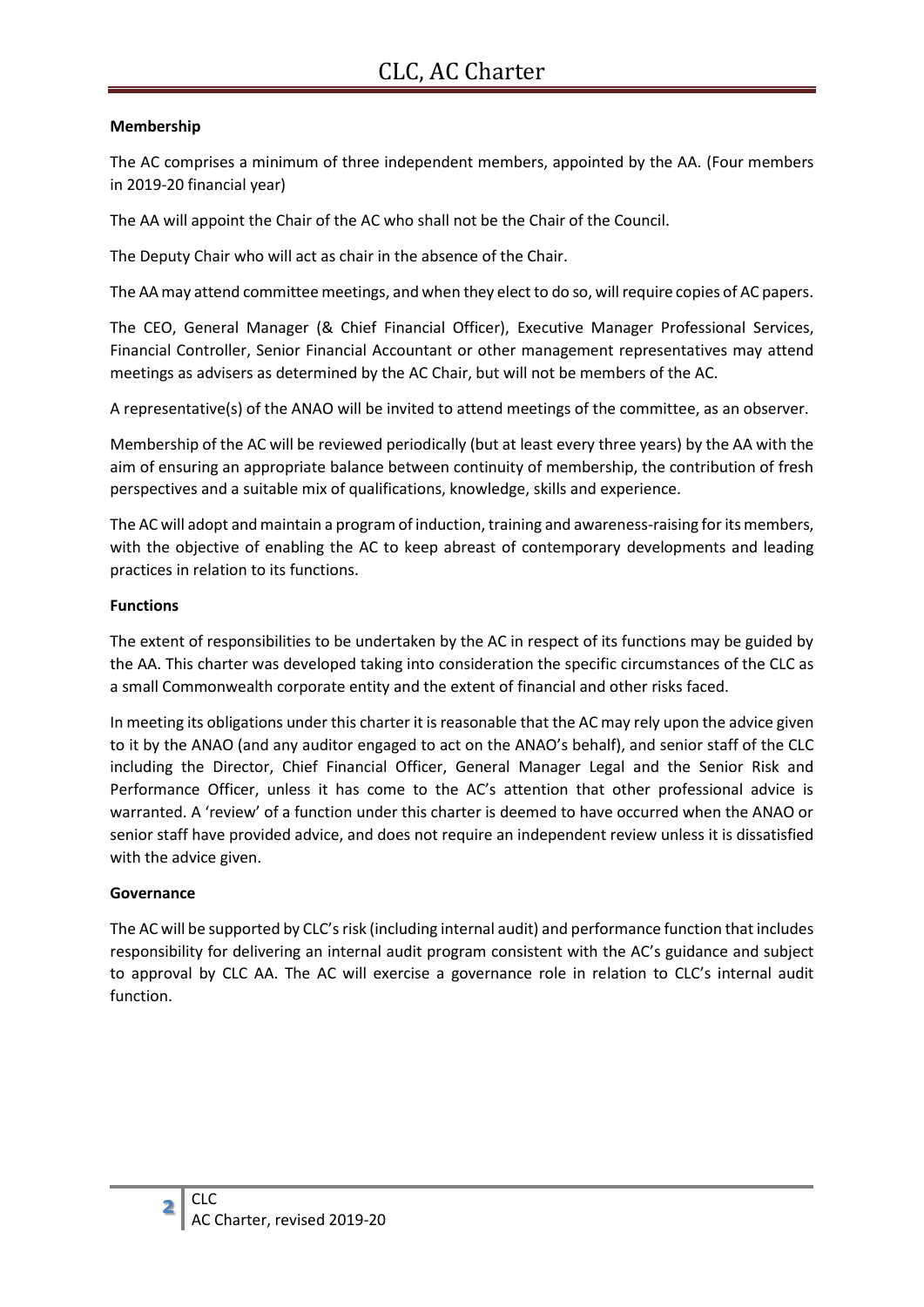# **Financial reporting**

Review the financial statements and provide advice to the AA (including recommending their signing by the AA). In particular, the AC will review:

- a. CLC's compliance with accounting standards,
- b. the appropriateness of accounting policies and disclosures, including any significant changes to accounting policies,
- c. areas of significant judgement and financial statement balances that require estimation,
- d. significant or unusual transactions,
- e. sign-off by CLC's management in relation to the quality of the financial statements, internal controls and compliance,
- f. the auditor's judgments about the adequacy of the CLC's accounting policies and the quality of the CLC's processes for the preparation of CLC's financial statements, through discussions with the ANAO, and
- g. whether appropriate management action has been taken in response to any issues raised by the ANAO, including financial statement adjustments or revised disclosures.

Review the processes in place designed to ensure that financial information included in CLC's annual report is consistent with the signed financial statements.

# **Performance reporting**

Review CLC's systems and procedures for assessing and reporting the achievement of CLC's performance. In particular, the AC will satisfy itself that:

- a. CLC's Budget Statements and Corporate Plan include details of how CLC's performance will be measured and assessed,
- b. CLC's approach to measuring its performance throughout the financial year against the performance measures included in its Budget Statements and Corporate Plan is sound, and has taken into account guidance issued by the Department of Prime Minister & Cabinet,
- c. CLC has sound processes in place for the preparation of its annual Performance Statement and the inclusion of the Statement in its annual report, and
- d. CLC's proposed Performance Statement is not inconsistent with the entity's financial information, including its financial statements that it proposes to include in its annual report.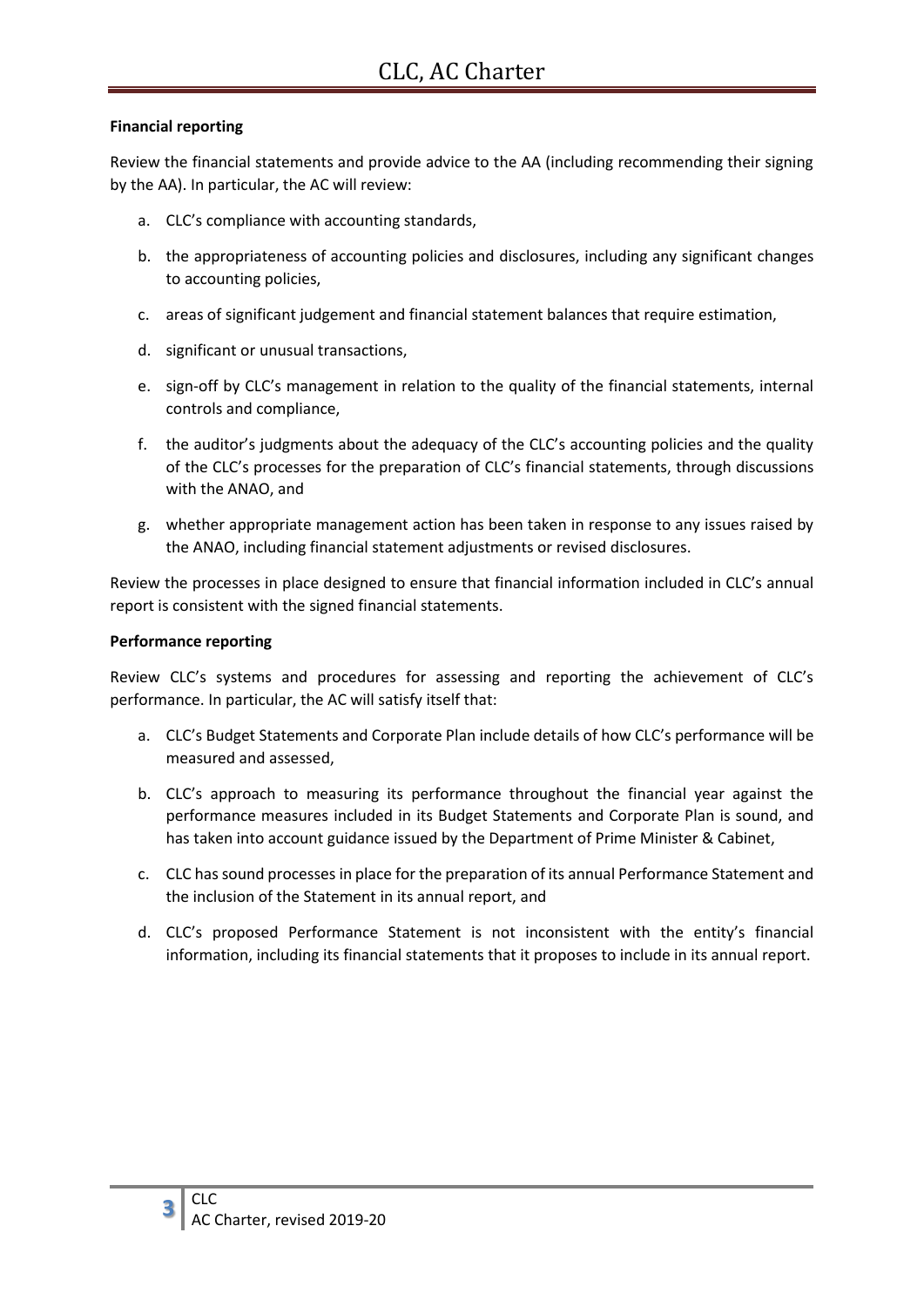#### **Systems of risk oversight and management**

- a. Review whether management has in place a current and sound enterprise risk management framework and associated internal controls for effective identification and management of CLC's business and financial risks, including fraud, and approve the Risk Management Framework.
- b. Satisfy itself that a sound approach has been followed in managing CLC's highest risks including those associated with individual projects, program implementation, and activities.
- c. Review the process of developing and implementing CLC's fraud control arrangements and satisfy itself that CLC has appropriate processes and systems in place to detect, capture and effectively respond to fraud risks.
- d. Review reports on fraud from management that outline any significant or systemic allegations of fraud, the status of any ongoing investigations and any changes to identified fraud risk in CLC.
- e. At least annually review the risk management plan's assurance map that identifies the entity's key assurance arrangements.

#### **System of internal control**

#### **Internal control framework**

- a. Review management's approach to maintaining an effective internal control framework; this framework should include controls in relation to functions performed by external parties such as contractors and advisers.
- b. Review whether management has in place relevant policies and procedures, including AA Instructions or their equivalent, and that these are periodically reviewed and updated.
- c. Satisfy itself that appropriate processes are in place to assess whether key policies and procedures are complied with.
- d. Satisfy itself that management periodically assesses the adequacy of CLC's information security arrangements, including complying with entity reporting obligations.

#### **Legislative and policy compliance**

- a. Review the effectiveness of systems for monitoring CLC's compliance with laws, regulations and associated government policies with which CLC must comply.
- b. Review whether management has appropriately considered legal and compliance risks as part of the entity's enterprise risk management plan.
- c. Provide advice to the AA regarding the issue of [the CLC's] annual Compliance Report.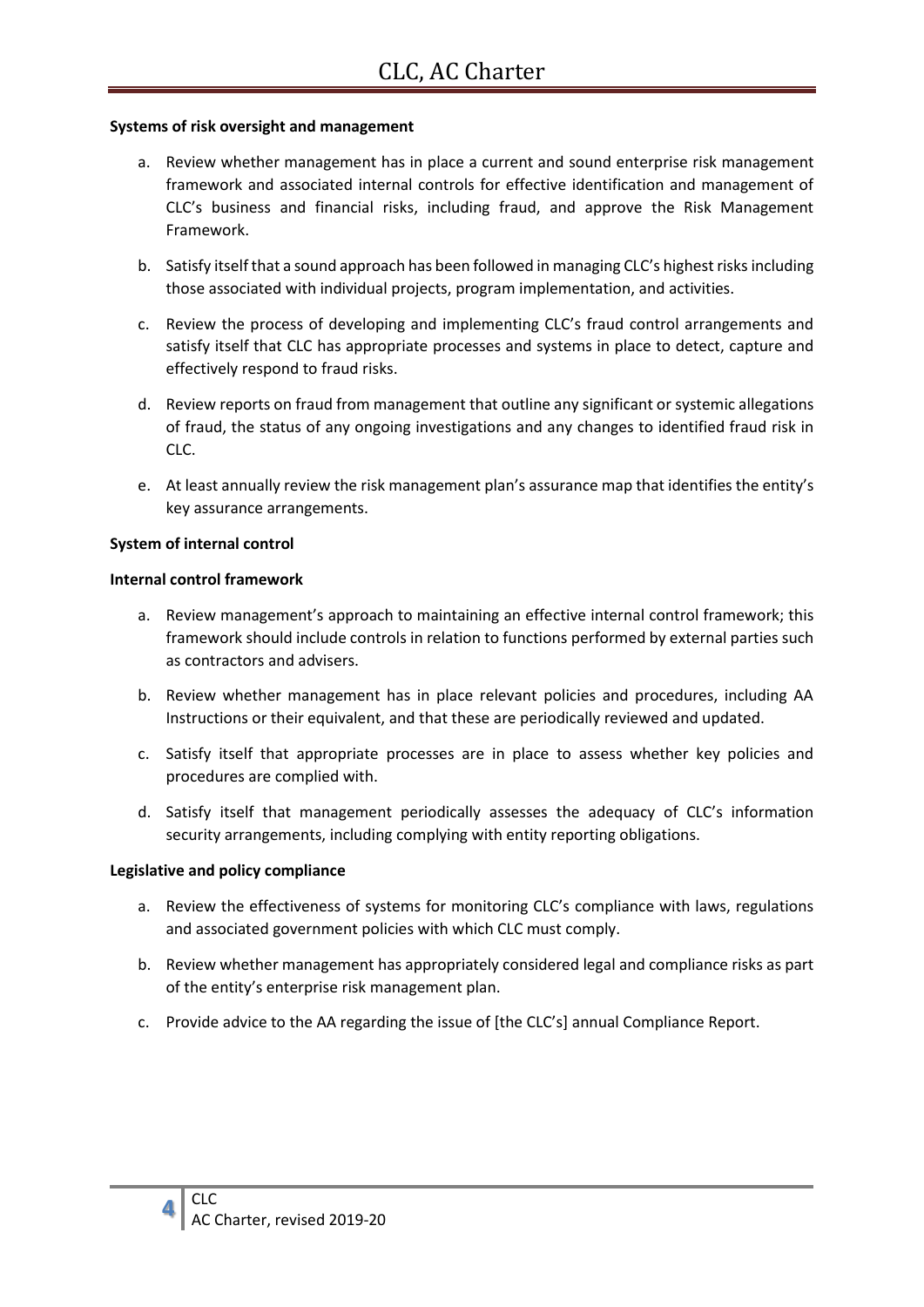#### **Internal audit coverage**

- a. Review the proposed internal audit coverage, ensure the coverage takes into account CLC's key risks, and approve the Internal Audit Work Plan.
- b. Review all audit reports and provide advice to the AA on significant issues identified in audit reports and recommend action on significant issues raised, including identification and dissemination of good practice.
- c. Obtain an annual report from the Senior Performance & Risk Officer, or other outsourced assurance service providers, on the overall state of CLC's internal controls.

#### **Business continuity management**

a. Satisfy itself that a sound approach has been followed in establishing CLC's business continuity planning arrangements, including whether business continuity and disaster recovery plans have been periodically updated and tested.

#### **Delegations**

a. Review whether appropriate policies and associated procedures are in place for the management and exercise of delegations and authorisations.

#### **Ethical and lawful conduct**

a. Assess whether management has taken steps to embed a culture that promotes the proper use and management of public resources and is committed to ethical and lawful conduct.

In addition to the five mandatory functions (financial reporting, performance reporting, system of risk oversight as well as system of internal control), the AA has decided that the CLC's AC should undertake some or all of the following responsibilities.

# **Other functions**

# **Administration of the internal audit function**

- a. Advise the AA on the adequacy of internal audit resources, or budget, to carry out its responsibilities, including completion of the approved Internal Audit Work Plan.
- b. Review the work program of internal audit and other assurance or review functions.
- c. Review management's implementation of internal audit recommendations.
- d. Periodically review the Performance and Risk Charter to ensure appropriate authority, access and reporting arrangements are in place.
- e. Obtain a report annually from the Senior Performance & Risk Officer on the overall state of CLC's internal controls.
- f. Periodically review the performance of internal audit, and report the results to the AA.
- g. In consultation with CLC management, approve the appointment of the Senior Performance & Risk Officer.
- h. Periodically meet privately with the Senior Performance & Risk Officer.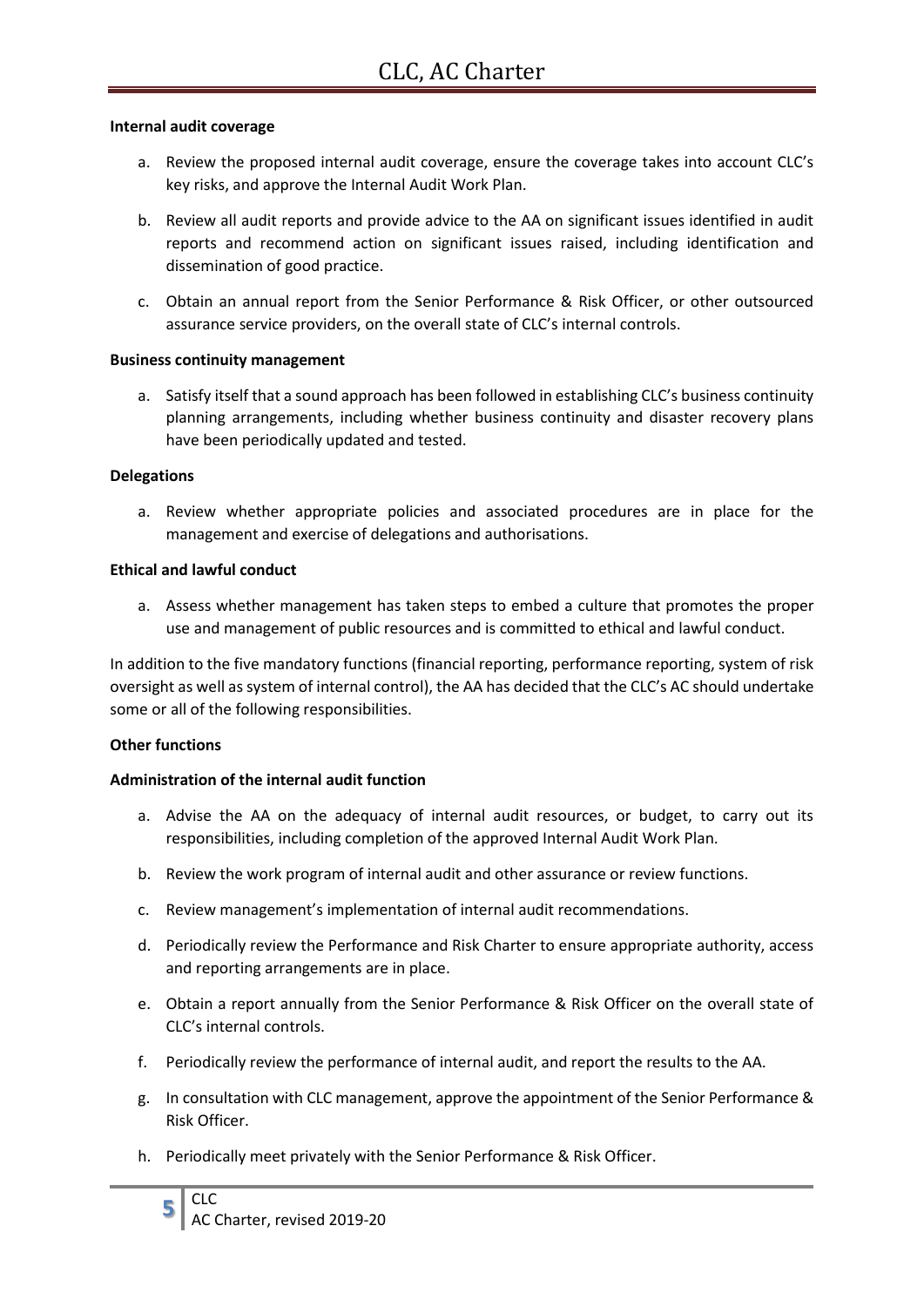#### **Other**

- a. Undertake other activities related to its responsibilities as may be requested by the AA.
- b. Act as a forum for communication between CLC management and the ANAO.

#### **Engagement with the ANAO**

The AC will engage with the ANAO (or an auditor engaged by the ANAO to act on its behalf), as the entity's external auditor, in relation to the ANAO's financial statement and performance audit coverage. In particular, the AC will:

- a. provide input on planned ANAO financial statement and performance audit coverage,
- b. monitor management's responses to all ANAO financial statement management letters and performance audit reports, including the implementation of audit recommendations,
- c. provide advice to the AA on action to be taken on significant issues raised in relevant ANAO reports or better practice guides,
- d. Periodically meet privately with the ANAO.

#### **Reporting**

The AC will regularly update the Executive Committee on its activities and make recommendations to the Executive Committee, as appropriate.

The Chair of the AC will report to the Executive Committee at the next Executive Committee meeting following a meeting of the AC on any matters that the AC considers should be brought to the attention of the Executive Committee.

The AC will at least once annually report to the AA providing advice as to whether all functions/responsibilities outlined in this charter have been carried out, and in compliance with any other reporting requirements specified by the AA from time to time.

Administrative arrangements

# **Meetings**

The AC will meet at least three times per year. One or more special meetings may be held to review CLC's annual financial statements and performance statement, or to meet other responsibilities of the AC.

All AC members are expected to attend each meeting, in person or via tele-or-video conference.

The AC Chair is required to call a meeting if asked to do so by the AA, and decide if a meeting is required if requested by another member, Senior Performance & Risk Officer or the ANAO.

# **Planning**

The AC will develop a forward meeting schedule that includes the dates, location, and proposed agenda items for each meeting for the forthcoming year, and that covers all the responsibilities outlined in this charter.